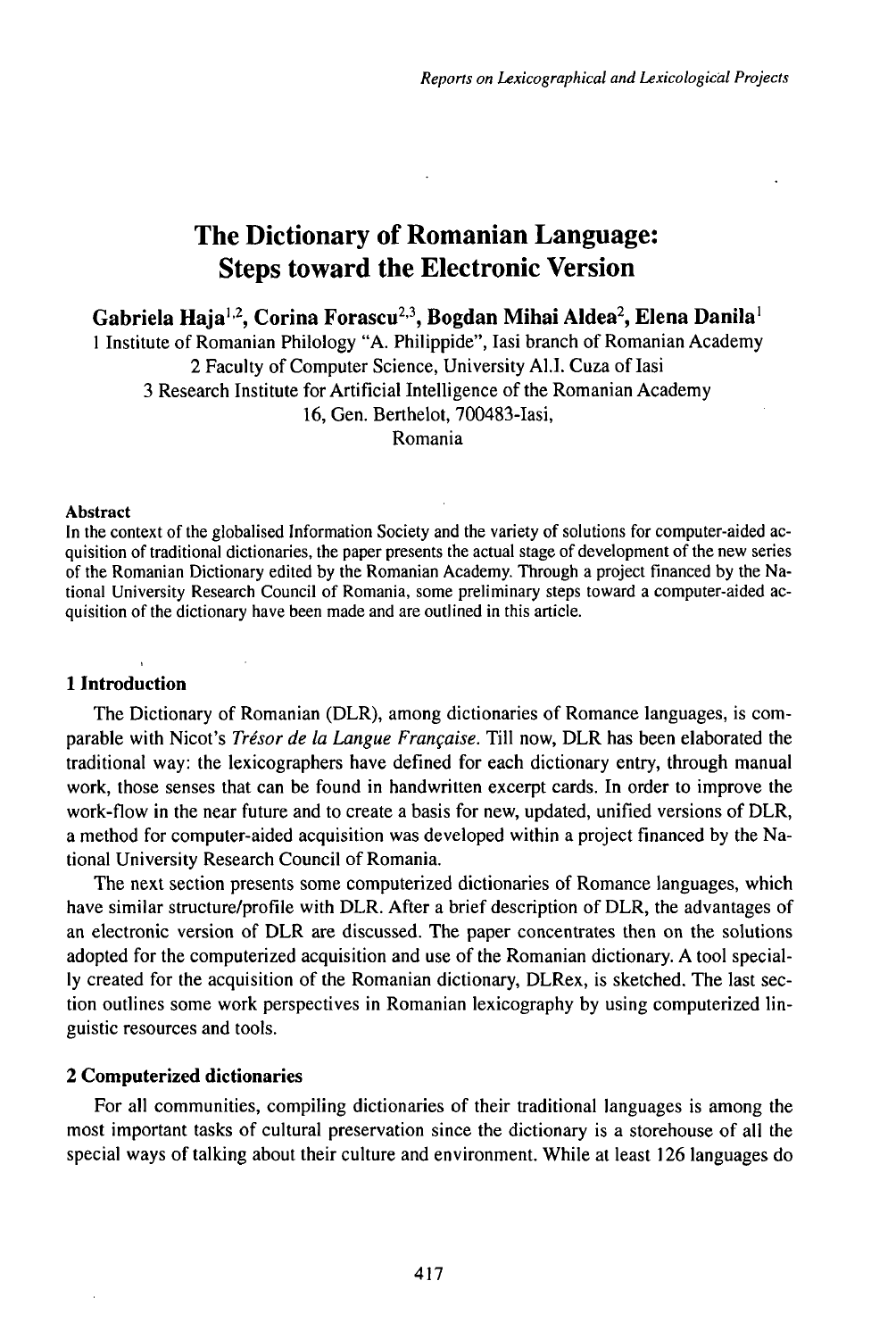have a kind of electronic dictionary,<sup>1</sup> only few of them have a thesaurus dictionary in an electronic format.

Among the Romance languages, French is one of the most "present" on the Internet, the *Trésor de la Langue Française informatisé<sup>2</sup>* (TLFi), including 100.000 words with their histories, 270.000 definitions, and 430.000 examples. The 16 volumes of TLF were computerized by the compilation of a reliable archive containing the text of the printed version of TLF; the retroconversion into a structured text in which the various subjects of the articles (definitions, quotations, synonyms and antonyms, and semantic, etymologic, grammatical, stylistic and historic indicators) are delimited; and the development of the software to interrogate the structured text at 3 different consultation levels.

The historical dictionary of the Italian language, *Tesoro della Lingua Italiana delle origini (TLIO),* is based on the *Opera del Vocabolario Italiano (OVI),* a database with 1849 vernacular texts (21.2 million words, 479.000 unique forms) that could be interrogated through GATTO (Iorio-Fili, 1997), a lexicographic software created at CNR. A lot of other research projects have benefited from the OVI database (Dupont, 2001).

The *Diccionario de la Lengua Española<sup>3</sup>* is continuously updated by the Real Academia Española and 21 Hispano-American academies based mainly on the synchronic and diachronic textual databases and the historical file of the Spanish Academy. For Portuguese more than 95.000 entry words, 13.000 verb conjugations, among others, are available in *Lingua Portuguesa On-Line.<sup>4</sup>*

The Romanian language has an explanatory dictionary available on-line,<sup>5</sup> collected from the original version of the *Romanian Academy Explanatory Dictionary* (DEX, 1998), dictionaries of synonyms and antonyms and web-volunteers.

# **3 The dictionary of Romanian Language**

## *3.1 Currentstatus*

Three institutes of the Romanian Academy (Institute of Linguistics "Iorgu Iordan - Al. Rosetti" - Bucharest, Institute of Romanian Philology "A. Philippide" - Iasi and Institute of Linguistics  $n$ , S. Puscariu" - Cluj-Napoca) are finishing nowadays this monumental work, the 'Dictionary of Romanian Language. New series' *{DLR).* Some statistics performed on DLR are illustrated in Figure 1. Started in 1959 (Seche, 1969), the DLR includes now 22 printed volumes, with more than 10.000 pages containing 18 letters (out of 28) from the Romanian alphabet. The 26 volumes intended to be created till the end of the project will have the letters *D, E* and *M-Z.* One previous edition of the Romanian Academic Dictionary, started by Al. Philippide at the beginning of the previous century, was continued in an academic collec-

<sup>1</sup> http://www.lexilogos.com/

<sup>&</sup>lt;sup>2</sup> http://atilf.atilf.fr/

<sup>&</sup>lt;sup>3</sup> http://buscon.rae.es/diccionario/drae.htm

<sup>4</sup> http://www.priberam.pt/dlpo/dlpo.aspx

<sup>5</sup> http://dexonline.ro/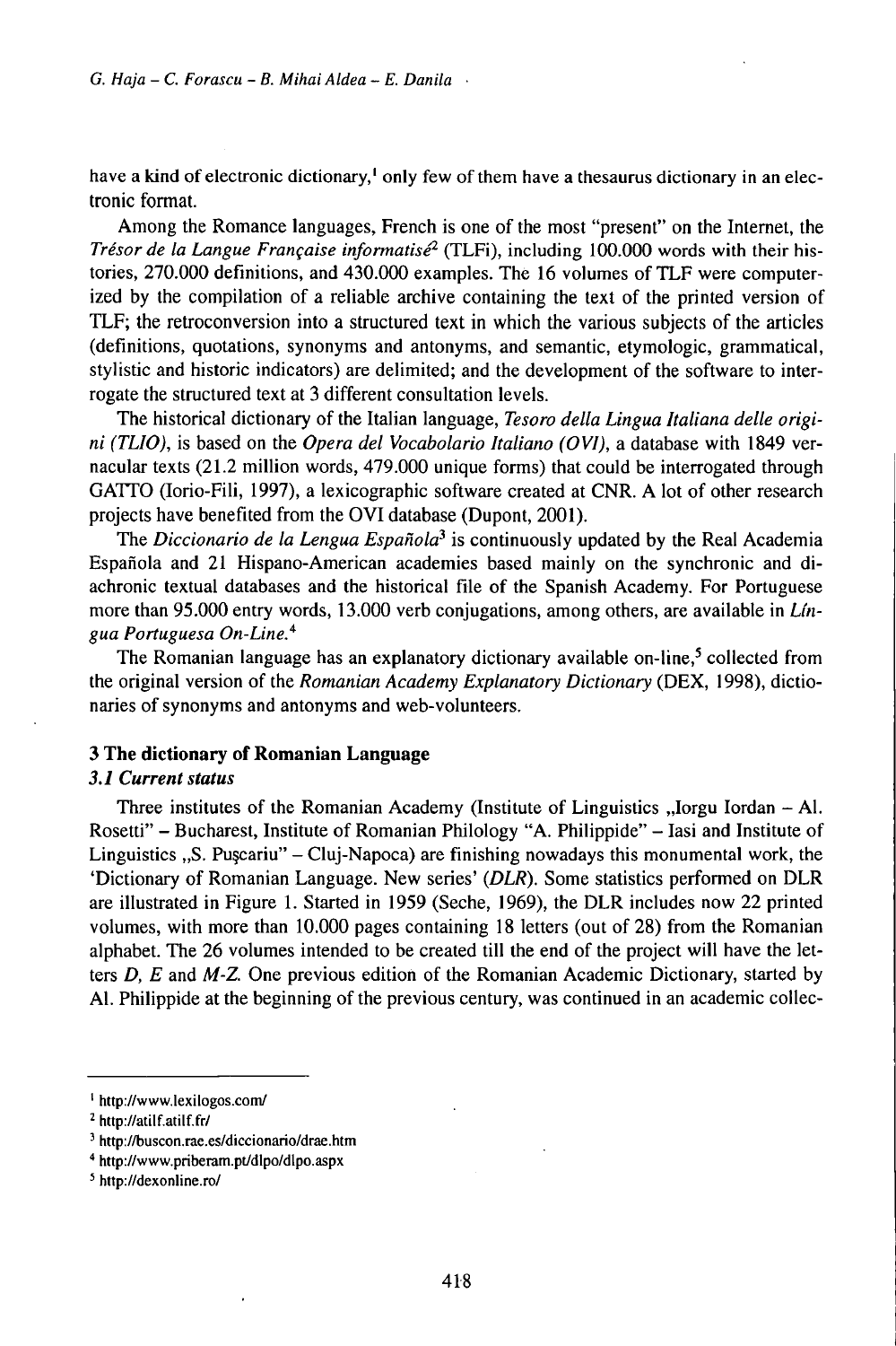tive guided by S. Puscariu. Between 1906 and 1944 almost half of the whole dictionary was edited: 2.956 pages with the letters  $A-C$ ,  $F-K$  and a part of  $L$  (DA, 1913; Seche, 1969). The dictionary was created using the traditional lexicographic technology till the nineties, when the information and publication had started being introduced by the aid of computers. Using computers, not only the efficiency has grown, but also the possibility to use the electronic versions of the texts for computer-aided creation of new versions of the dictionary.

| <b>Publication year</b> | Tem  | Part                    | Letter              | No. of pages | No. of word entries |
|-------------------------|------|-------------------------|---------------------|--------------|---------------------|
| 1965 – 1968             | ٧I   |                         | M                   | 1076         | 9653                |
| 1971                    | VII  | 1                       | Ν                   | 548          | 5493                |
| 1969                    | VII  | $\overline{\mathbf{z}}$ | Ô                   | 400          | 3622                |
| 1972                    | VIII | 1                       | P                   | 357          | 4006                |
| 1974                    | VIII | $\overline{z}$          | P                   | 336          | 3794                |
| 1977                    | VIII | з                       | P                   | 255          | 2738                |
| 1980                    | VIII | 4                       | P                   | 393          | 4558                |
| 1984                    | VIII | 5                       | P                   | 525          | 4692                |
| 1975                    | IX   |                         | R                   | 641          | 7255                |
| 1986                    | x    | 1                       | S                   | 388          | 3540                |
| 1987                    | x    | 2                       | $\overline{\bm{s}}$ | 300          | 2212                |
| 1990                    | X    | 3                       | $\overline{s}$      | 349          | 2692                |
| 1992                    | x    | 4                       | $\overline{s}$      | 371          | 2757                |
| 1994                    | x    | 5                       | S                   | 72 I         | 5742                |
| 1978.                   | XI   | 1                       | S                   | 271          | 4528                |
| 1982                    | ΧI   | $\mathbf{z}$            | Ŧ                   | 376          | 5027                |
| 1983                    | XI   | з                       | Т                   | 387          | 4217                |
| 1994                    | XII  | 1                       | Ŧ                   | 240          | 3856                |
| 2002                    | XII  | 2                       | U                   | 468          | 2347                |
| 1997                    | XIII | I                       | v                   | 325          | 1747                |
| 2002                    | XIII | 2                       | ν                   | 426          | 2396                |
| 2000                    | XIV  |                         | z                   | 409          | 4088                |
|                         |      |                         |                     | 9562         | 90950               |

**Figure 1.** The Dictionary of Romanian Language – statistic

# *3.2 DLR - general and expUmatory dictionary ofRomanian*

As a general dictionary, DLR explains all the words which are attested in popular, literary and artistic speech (DLR, 1965). Special terminologies are present only if they are attested in at least two linguistic styles. DLR has a historic character as it contains all possible regionalisms, archaisms and popular technical terms (Sala, Mihaila, 2000). Only the argotic terms used in familiar or artistic speech were included; the same rule applies to the personal creations of Romanian authors or if they are used in the general literary terms. The derivatives and compounds have separate entries. The homonyms are grouped under their etymon. The words used in specialized languages (children games, riddles, magic spells), phrases, expressions, proverbs and sayings are listed only if they are explained in their original sources.

DLR is an explanatory dictionary as the words are defined and explained for all their senses, no matter their frequency or geographical area of provenance or use (DLR, 1965).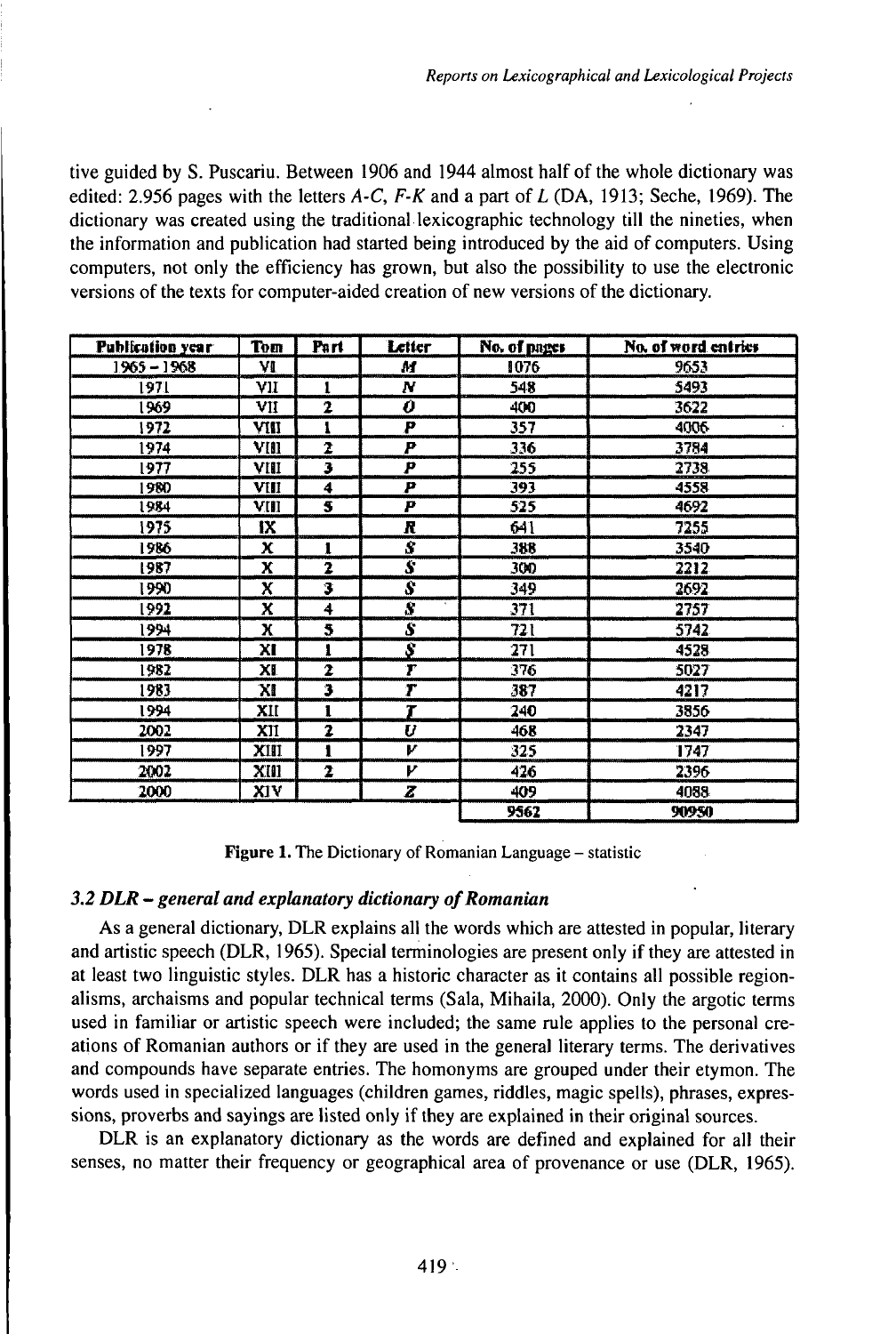The linguistic facts are defined through *genus proximus* and *differentia specifica,* by delimiting the semantic values through synonyms, by indicating the syntactic functions for the words being grammatical instruments. The variety and complexity of the factors determining the semantic evolution of the words is reflected in the lexicographical techniques used to group word senses (DLR, 1965). The principle of the etymon is used when establishing the order of senses. Even though the first written attestations of a word have semantic values developed in Romanian, not representing the initial meanings of the etymon, still the semantic evolution of the word starts from the sense of the etymon. A different perspective appears with the neologisms, for which the sense used in the first Romanian attestations is listed as the first one.

## *3.3 <sup>A</sup> computerised DLR - <sup>a</sup> necessity and <sup>a</sup>goal*

Acquiring DLR in electronic form constitutes a solution to all the problems of re-editing the whole Romanian language dictionary, which implies the unification and updating of the material from DLR – new and old series. The computer-aided acquisition of DLR has many advantages:

• it will be possible to have a broad database of texts/attestations which can be used to update the articles in the old series of the dictionary (published between 1905 and 1949) and those of the first volumes of DLR, as DLR contains about 3.200.000 examples, representing about 88% from the whole text (Vintila-Radulescu, 2002);

• additions and corrections can be performed directly in the electronic text of the DLR, without retyping the text, as has been the practice with the tomes published after 1990;

• it will be easier to notice and correct the inconsistencies/differences between different tomes of DLR, as they came up as a normal consequence of the fact that three different generations of editors/lexicographers have worked during time in three different centres;

• it will be easier to extract defining models for standard entries, such as certain geological terms, months and days of the year, the name of plants and animals or for certain parts of speech, such as numerals or pronouns; these models can be used to create a software interface that can assist the lexicographer when completing the fields of such an entry;

• it will be possible to align word senses from other dictionaries, which is very useful in Word Sense Disambiguation and Machine Translation; such an alignment was performed between the DLR and the Romanian WordNet (Tufis et al., 2004), for a part of the letter "V": for 73 common word entries, DLR contains 2.300 senses while the Romanian WordNet contains 100 corresponding synsets (Tanasescu, 2004).

# **<sup>4</sup> DLRex** - **<sup>a</sup> tool for computerised creation and use of DLR**

In the framework of the research project (Haja et al., 2005), a dedicated tool was developed, DLRex, as an instrument for acquiring, processing and browsing the electronic version of the Romanian Language Dictionary. The main functionalities of DLRex are the followings: converts the text from Word (RTF) format into XML format; creates the XML files for the entire DLR; allows browsing and interrogating the XML files of the DLR; permits to update and unify the DLR.

After scanning the printed files of the dictionary, an OCR is used to obtain the texts which are further corrected by lexicographers and/or linguists (which are familiar with the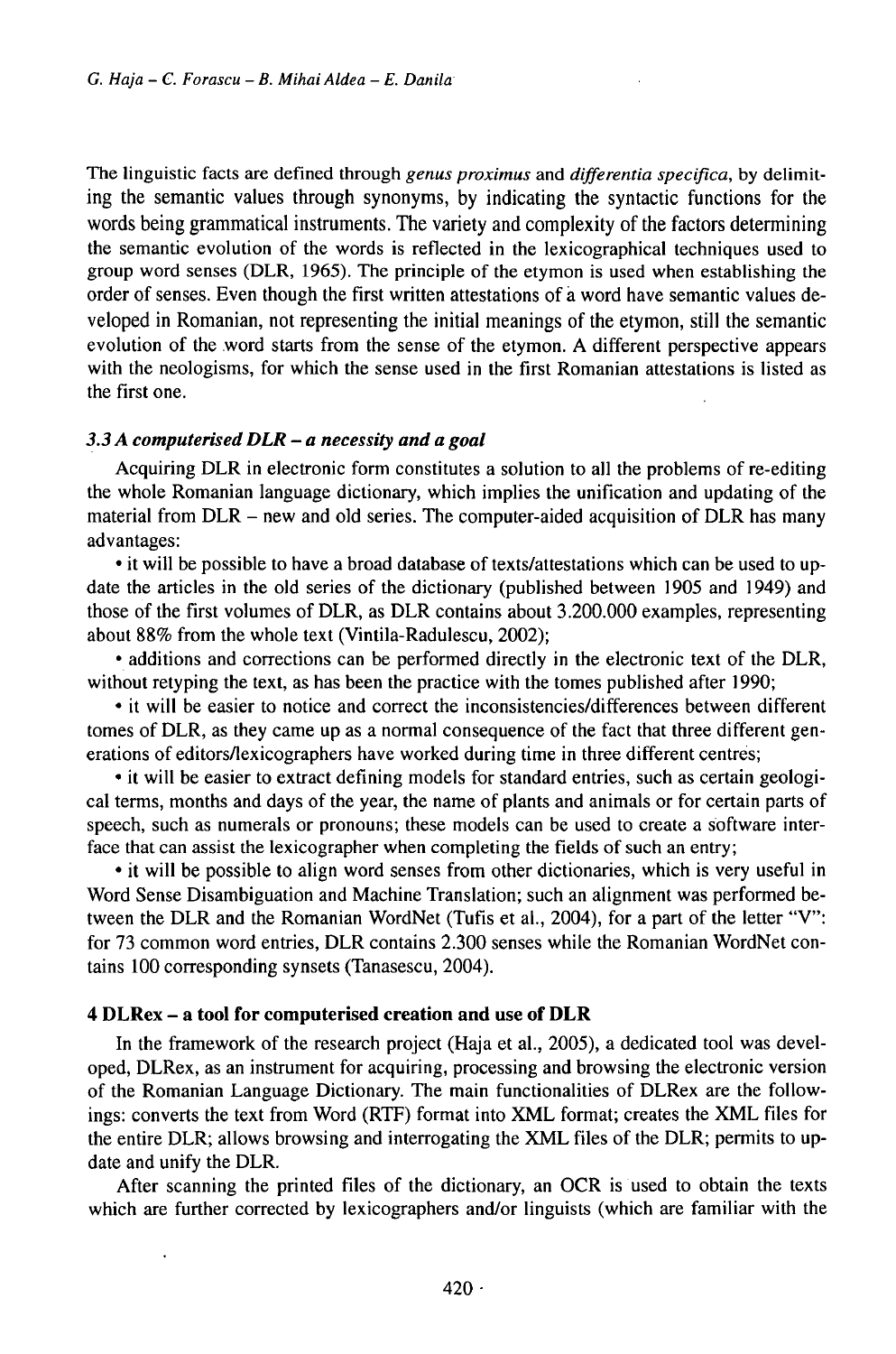standard format of DLR). A Word document in .doc format is obtained this way. Since the title abbreviations used for the references in DLR are very important and recognizing them is very helpful when parsing the files of DLR, the Java programming language was used, as it handles very well the strings of characters. In order to improve the conversion to XML, the Word files were saved in RTF format.

When parsing the DLR the formatting of the text and the presence of special symbols are very important: the  $\bullet$  symbol introduces a closely related sense, whereas the  $\Diamond$  symbol introduces a more distant one. Both symbols can appear randomly in a word entry, as reproduced in Figure 2.

After reading an entry, a vector is built in order to keep each fragment with different format with respect to the fragments immediately before and after it. Taking into consideration one entry, one parsing of the vector would give the desired XML corresponding file. But some inconsistencies came up: fragments with the same format in the dictionary, hence with the same "meaning" in parsing, were saved in the RTF file with different formatting. Moreover, some characters (white space, quotation marks, periods and commas) do not maintain their formats mainly when used in fragments written in Boldface or Italics, due to the scanning process.

When first trying to parse the vector, another problem aroused: at the end of each word entry there is a list with the etymology, pronunciation of the word, in which the formatting is, again, different from one entry to another. In order to avoid all the problems mentioned above, that can cause errors in parsing, the vector was pre-processed before the parsing so to have a more restricted form. The vector is then parsed, based on the succession of the formatting/styles used for each fragment and it takes into consideration the special situations that have been recorded while testing and evaluating the DLRex on a very broad sample of DLR.

| WORD part of speech, sense definition [example illustrating the use TITLE ABBREVIATION]<br>A sense definition [ example <i>illustrating the use</i> TITLE ABBREVIATION]<br>I sense definition [ example illustrating the use TITLE ABBREVIATION]<br>1 sense definition $\lceil$ example illustrating the use TITLE ABBREVIATION $\lceil$ 0<br>a) sense definition [ example illustrating the use TITLE ABBRBVIATION]<br>b) sense definition [ example illustrating the use TITLE ABBREVIATION] |  |  |  |  |
|------------------------------------------------------------------------------------------------------------------------------------------------------------------------------------------------------------------------------------------------------------------------------------------------------------------------------------------------------------------------------------------------------------------------------------------------------------------------------------------------|--|--|--|--|
| 2) sense definition [ example illustrating the use TITLE ABBREVIATION]                                                                                                                                                                                                                                                                                                                                                                                                                         |  |  |  |  |
| II sense definition [ example illustrating the use TITLE ABBREVIATION] $\phi_{\text{rec}} \rightarrow$                                                                                                                                                                                                                                                                                                                                                                                         |  |  |  |  |
| <br>III sense definition [ example illustrating the use TITLE ARBREVIATION]                                                                                                                                                                                                                                                                                                                                                                                                                    |  |  |  |  |
| <b>KAN KAN</b><br><b>B</b> sense definition [ example illustrating the use TITLE ARBREVIATION]                                                                                                                                                                                                                                                                                                                                                                                                 |  |  |  |  |
| $C$ sense definition [example <i>illustrating the use</i> TITLE ABBREVIATION] $\bullet$                                                                                                                                                                                                                                                                                                                                                                                                        |  |  |  |  |
| Grammatical, orthospical information<br>Etimological information                                                                                                                                                                                                                                                                                                                                                                                                                               |  |  |  |  |

Figure 2. A word entry in DLR – general scheme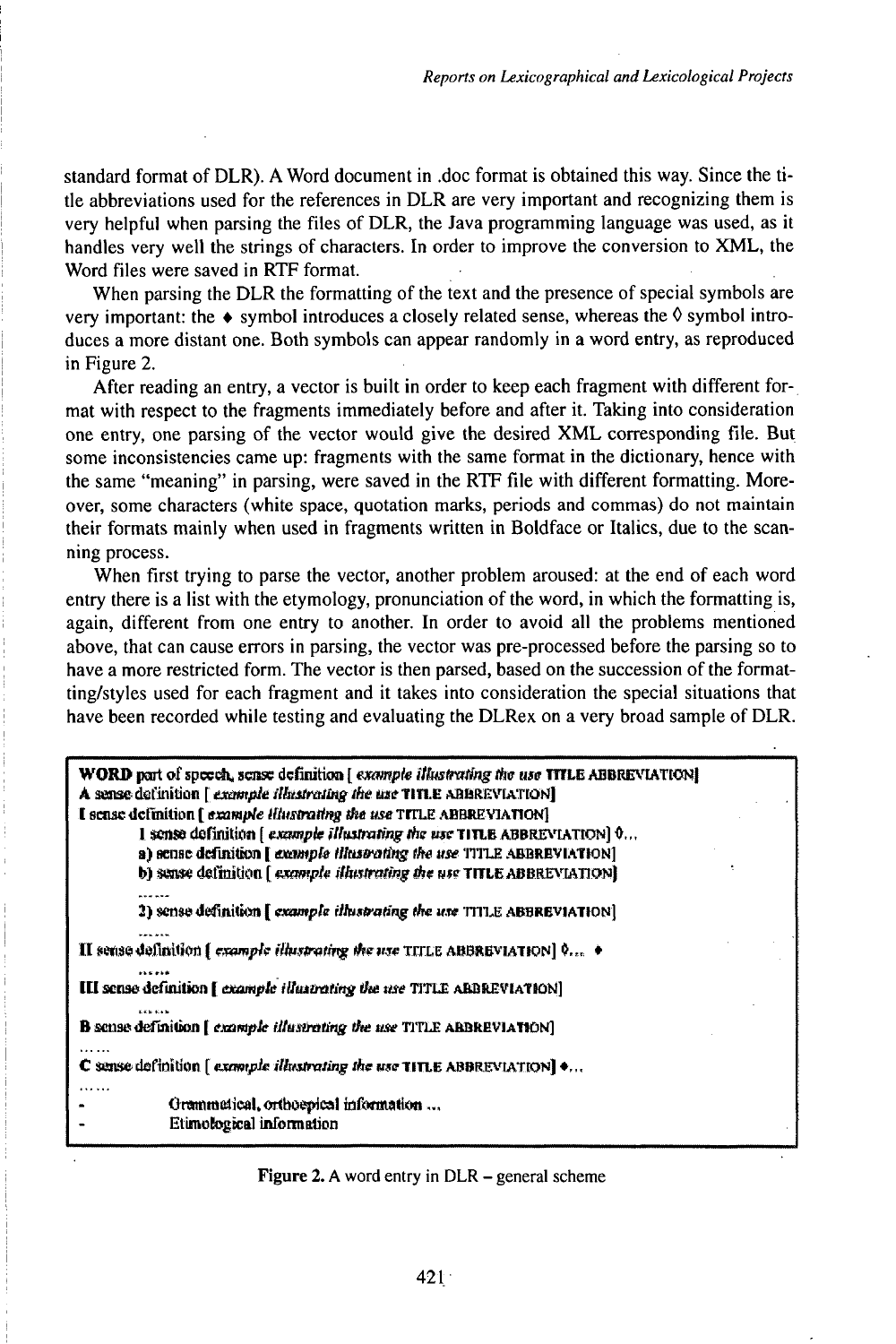As the DLR volumes were written in almost 50 years by different authors, the DLRex will be continuously improved so that parsing the whole DLR can have a bigger success rate. This way there will be no need for many interventions from the specialists to treat manually specific cases.

By means ofDLRex, the dictionary can be interrogated in different ways: it is possible to search among word entries, among the senses or for specific examples.

# **5 Perspectives in the Romanian lexicography**

The initial objective, to define a lexicographical grammar for DLR, has proved to be almost impossible to be carried out under the given circumstances (restrictions of time, technical means) and it was postponed. After the complete acquisition of the XML format of DLR, by using improved versions of the DLRex, all the problems due to the editing norms of DLR will be discussed among specialists so that the best formalization of the entries in DLR to be adopted.

The instrument created in the framework of the project, DLRex, raises encouraging possibilities. It will be possible to obtain the full computer-aided acquisition of the DLR and, after that, the acquisition, based on an analogous heuristics, of the old series of the same dictionary, edited under the coordination of Sextil Puscariu in the first half of 20th century. Finally, it will be possible to fully update the DLR, from *A* to Z, and to create future editions with the regularity and efficiency that current possibilities allow, and in accordance with the advanced researches in the field of computational lexicography. This goal has to be achieved simultaneously with the creation of an electronic corpus of Romanian texts, updated continuously as the language advances, large enough and efficient for compliance with the scientific standards of this fundamental work of the Romanian culture, the Dictionary of Romanian Language.

#### References

#### A. Dictionaries

- *Dictionary ofRomanian Language. New Series,* (in Romanian: *Dictionarul limbii romane. Serie noua)* (DLR), Romanian Academy Publishing House, Bucharest, Romania, 1965-2002, 22 vol.
- *Romanian Explanatory Dictionary* (in Romanian: *Dictionarul explicativ al limbii romane),* Romanian Academy, Univers Enciclopédie Publishing House, Bucharest, Romania (first edition 1984, second edition 1996).
- *Romanian Dictionary* (DA, 1913) (in Romanian: *Dictionarul limbii romane).* With the.recommendation and financial help of HM King Carol <sup>I</sup> of Romania, Socec&Comp. si C. Sfetea Libraries, Bucharest, Romania.

*Trésorde la Langue Française (T.L.F.),* CNRS, Gallimard, 1971-1994. 16 vol.

#### B. **Other Literature**

- Dictionary of Romanian Language. New Series. (DLR, 1965), 'Introductory Notes'. *Dictionary ofRomanian Language. New Series. Tome VI, Letter M,* Scientific and Encyclopedic Publishing House, Bucharest, Romania.
- Dupont, C. (2001), 'The Opera del Vocabolario Italiano Database: Full-Text Searching Early Italian Vernacular Sources on the Web', *Italica* 78:4, pp. 526-39.
- Haja, G., Danila, E., Forascu, C., Aldea, B.M. (2005), *The Dictionary ofRomanian Language in electronic format. Acquisition studies, Alfa Publishing House, Iasi, Romania.*